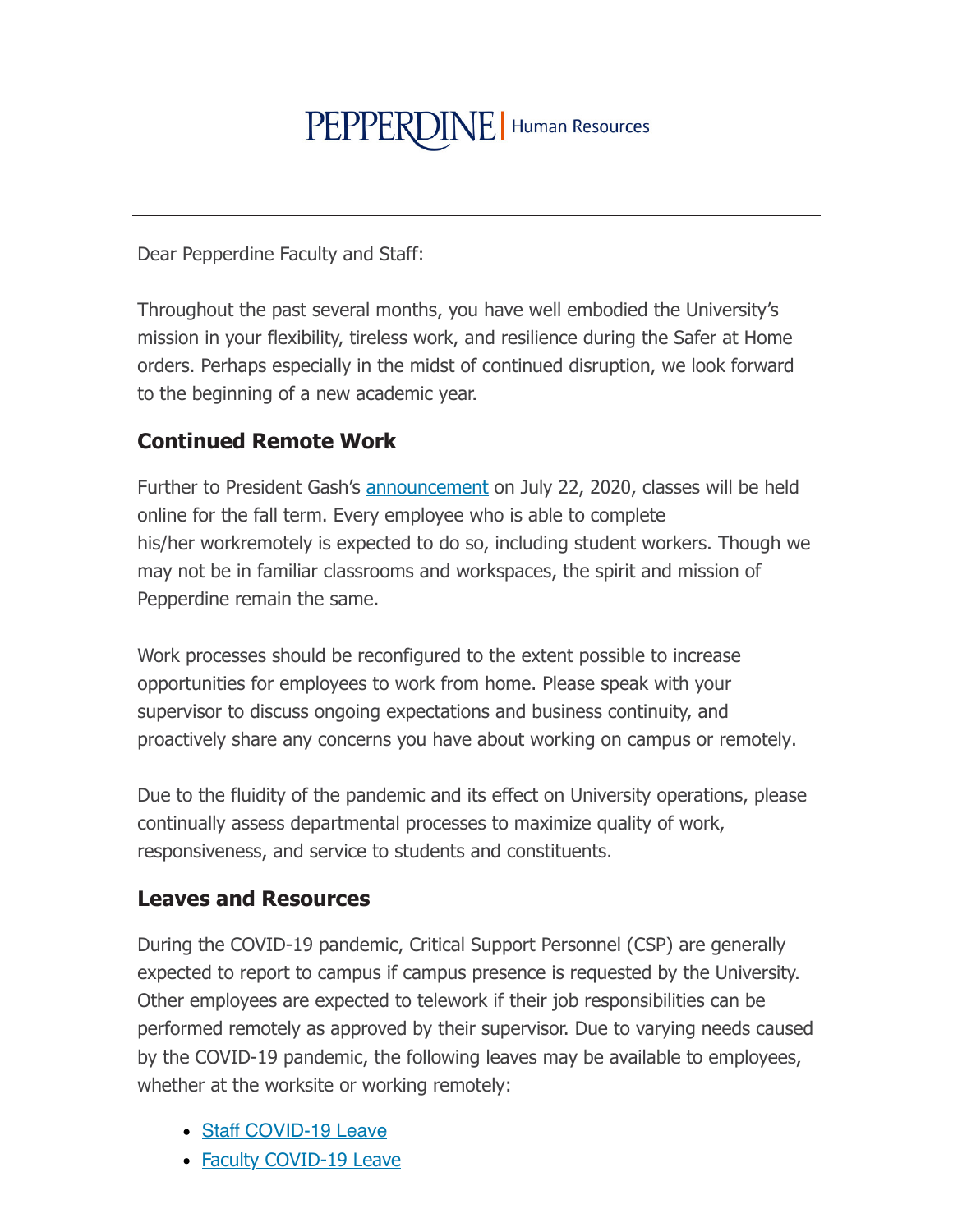The COVID-19 Leaves include a Health Leave, Care Leave, Child Care Leave, and Distance Leave.

Please review FAOs on the University's COVID-19 Planning and Preparedness website regarding additional pay coordination inquiries.

# **Health and Safety**

Your assistance is required to maintain our community's well being. We have the opportunity to practice compassion and service, true to our mission, in the ways we safely interact with others, and in refraining from visiting campus unless necessary.

All interim protocols on the COVID-19 Planning and Preparedness website, including the Face Covering and Social Distancing protocols, apply to all those on any Pepperdine campus, including Critical Support Personnel.

Employees should not come to campus if they are ill and should notify their supervisor. Additionally, all employees (whether working on campus or remotely) have a responsibility to notify their supervisor and the Student Health Center within 24 hours if they had a close contact or exposure to a confirmed COVID-19 case, or test positive for COVID-19, for contact tracing purposes.

Faculty and staff must follow Pepperdine's advice and directions regarding health and safety matters, specifically those provided by the Human Resources Contact Tracer. In the midst of this global pandemic, the University will continue to make decisions to prioritize and protect the health and safety of Pepperdine community members. Prompt adherence to public health directives is both expected and appreciated.

## **Additional Information, Questions, and Concerns**

The University will continue to regularly communicate updates and modify guidelines to respond to the fluidity of the pandemic. You can view additional details and continue to find the most up-to-date information on Pepperdine's COVID-19 Planning and Preparedness website.

We understand that each community member has varying needs during this time. For questions and concerns, please reach out to:

- Your supervisor
- Pepperdine's COVID-19 Information Line 310.506.8111